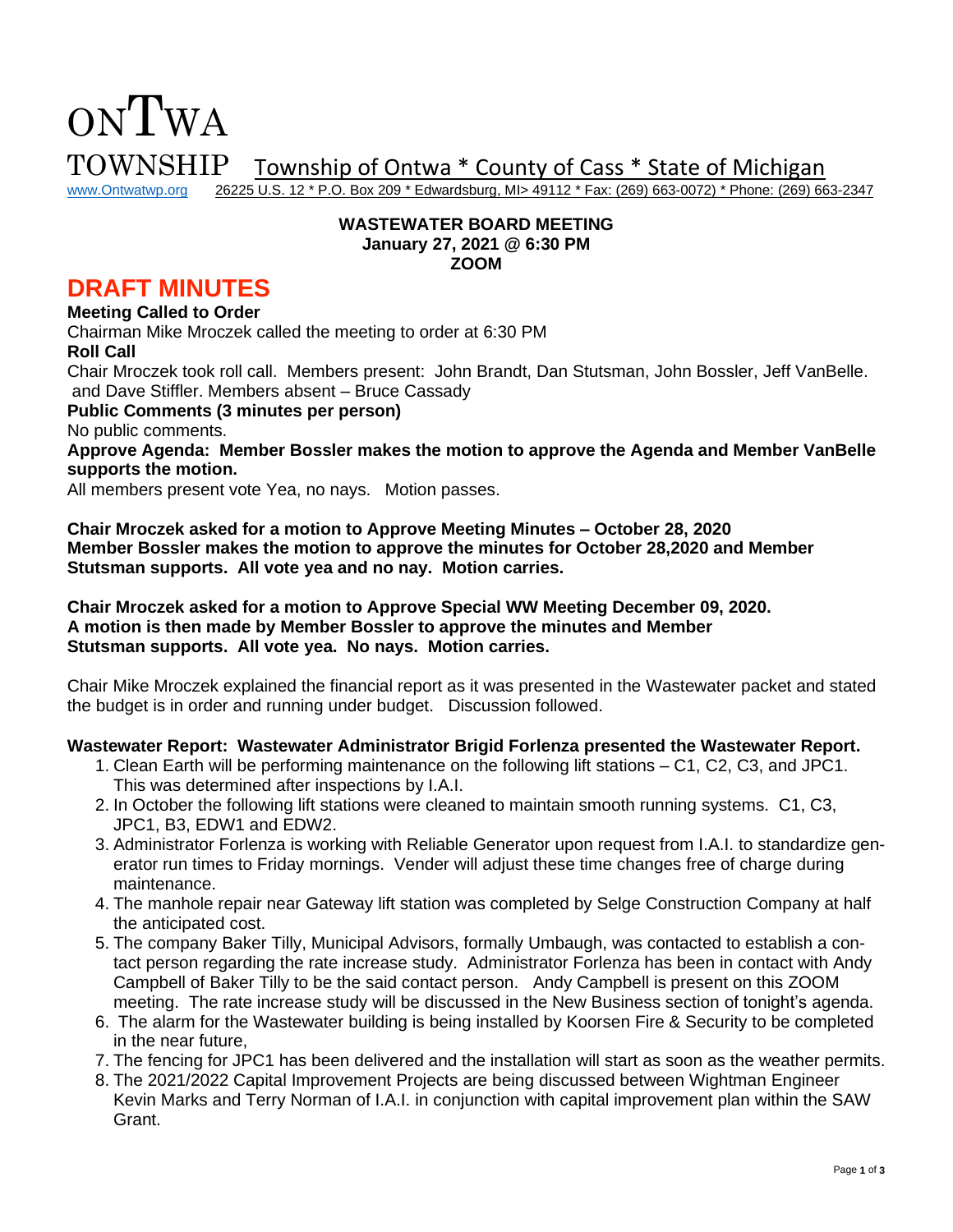## **Unfinished - Old Business**

1. **C1 - preliminary design & site modification:** Project Update: Kevin Marks, engineer from Wightman & Associates is present on this ZOOM meeting to explain the ongoing process. Engineer Marks is in constant communications with the contractors. The weather will play into construction of the major project.

Discussion followed.

Once the project is started it will take an estimated time of two to three weeks to complete and be operational.

#### **New Business**

1.Elkhart Rate Increase -. Discussion followed.

Andy Campbell representing Baker Tilly, Municipal Advisors, is present to confirm the understanding of the *Engagement Letter Agreement Related to Service – Sewer Rate Study* for their advisory services.

Discussion followed.

**A Motion is made by Member Stutsman to accept the Engagement Letter for services from Andy Campbell of Baker Tilly for a fee not to exceed \$12,500 to create a rate study. Member VanBelle supports the motion. A roll call vote is taken: 6 members votes Yea. 0 vote nay. Motion carries. This will move onto the Ontwa Township Board of Trustees.** 

### 2. Wastewater Administrator

Administrator Forlenza presented to the Wastewater Board her duties, responsibilities, formal education, devotion and noted some cost saving actions she implemented for the Wastewater system. Administrator Forlenza explained some of the successful accomplishments she has completed while holding this position.

Chairman Mroczek declared at this time the Wastewater Board will move into a private session. Administrator Forlenza and the Wastewater Recording Secretary have been asked to leave the meeting.

Meeting is resumed and the following motion is announced.

**Member Brandt makes the motion to modify Wastewater Administrator Forlenza's Annual Compensation to the following: \$22, 000.00 annually including documented mileage and to include other documented expenses that occur. Member VanBelle supports the motion.**

**A roll call vote is taken. 5 vote yea. Member Stutsman abstains from voting because of his position. 0 vote nay. Motion carries.** 

#### **Adjourn**

**Chairman Mroczek suggests a motion to adjourn the meeting. Member VanBelle supports the motion to adjourn.** Meeting is adjourned at 8:28 PM.

Submitted by:

Lori Mroczek, Recording Secretary